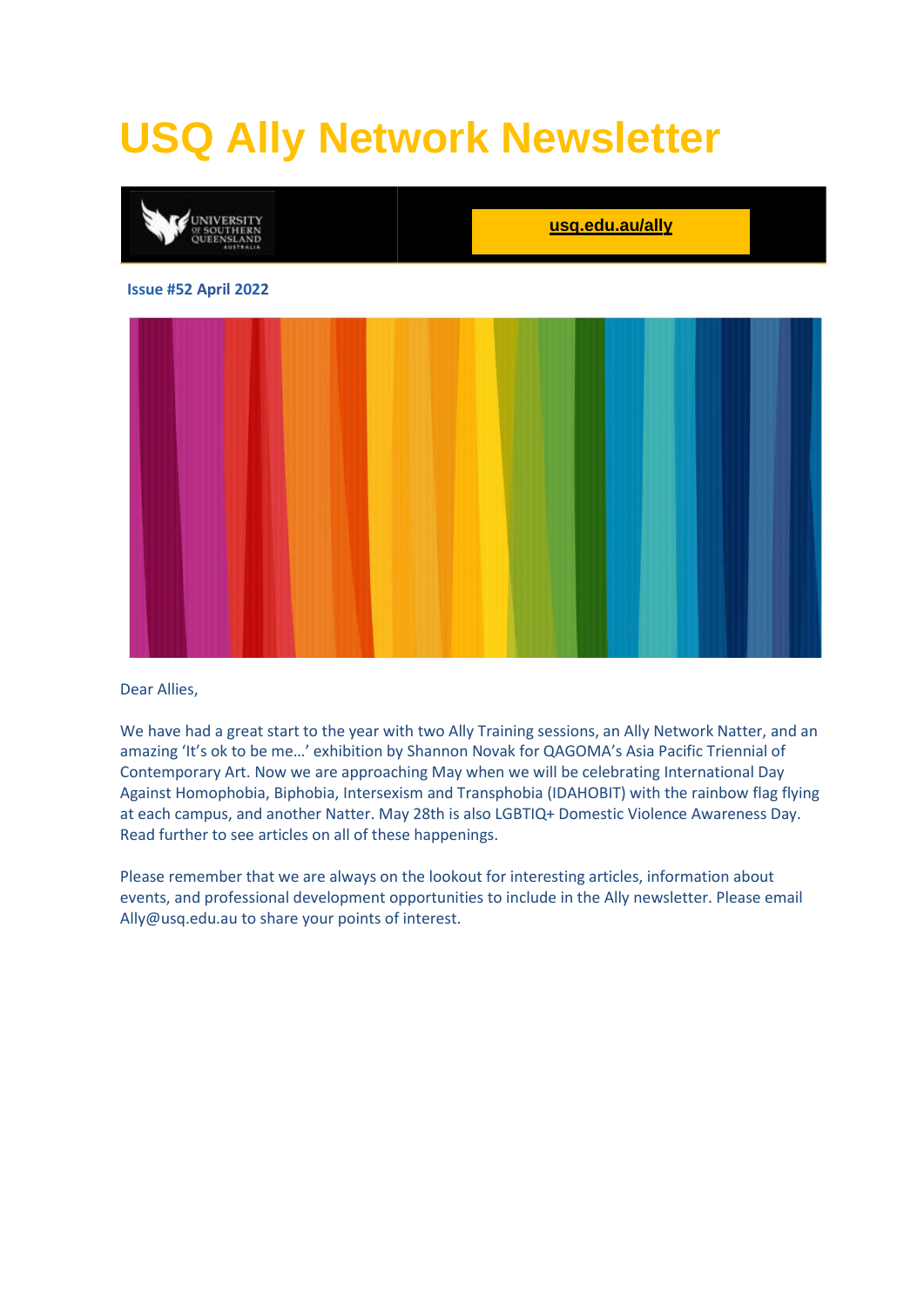### *What's going on at USQ?*



#### **'It's ok to be me' Exhibition**

*Associate Professor Amy Mullens*

The recent "It's ok to be me…" exhibition which showcased at the new art space at Toowoomba campus is part of the larger USQ Make Visible partnership with international artist Shannon Novak. This extraordinary collection of works, under the astute guidance of the Curatorial Team (Brodie Taylor, Gwen Walker and Chris Mills-Kelly), is meaningfully and effectively raising awareness regarding the strengths and challenges experienced by members of rainbow

communities through art as a powerful yet accessible medium—sparking various other rippling projects to sustain the project's mission and grow momentum and reach across community, industry and academic settings; through various learning and teaching, research and service initiatives. This model provides a useful template for bridging art with science to work towards enduring positive changes within society. This model can be readily adapted to other contexts and priority groups to enable and promote advocacy, awareness-raising and much needed social change. The project is led by Associate Professor Amy Mullens, Associate Professor Beata Batorowicz, Mr Brodie Taylor and Dr Annette Bromdal; with support from the USQ Ally Network, Queensland Council for LGBTI Health and Lifeline Darling Downs and South West Queensland. Additional images and information regarding this exhibition can be found at[: www.shannonnovak.com/#/its-ok-to-be-me/](http://www.shannonnovak.com/#/its-ok-to-be-me/)

#### **IDAHOBIT**



31 years ago - on May 17, 1990 the World Health Organization removed homosexuality from the Classification of Diseases and Related Health Problems. International Day Against

Homophobia, Biphobia, Interphobia & Transphobia (IDAHOBIT) celebrates LGBTQIA+ people globally, and raises awareness for the work still needed to combat discrimination. [MORE](https://www.idahobit.org.au/)

The USQ Ally Network invites you to join us for the official rainbow raising ceremony at each campus on Tuesday 17<sup>th</sup> May at 10am. Please arrive a little earlier than 10am so as not to miss the action and to be part of a photo if you so wish.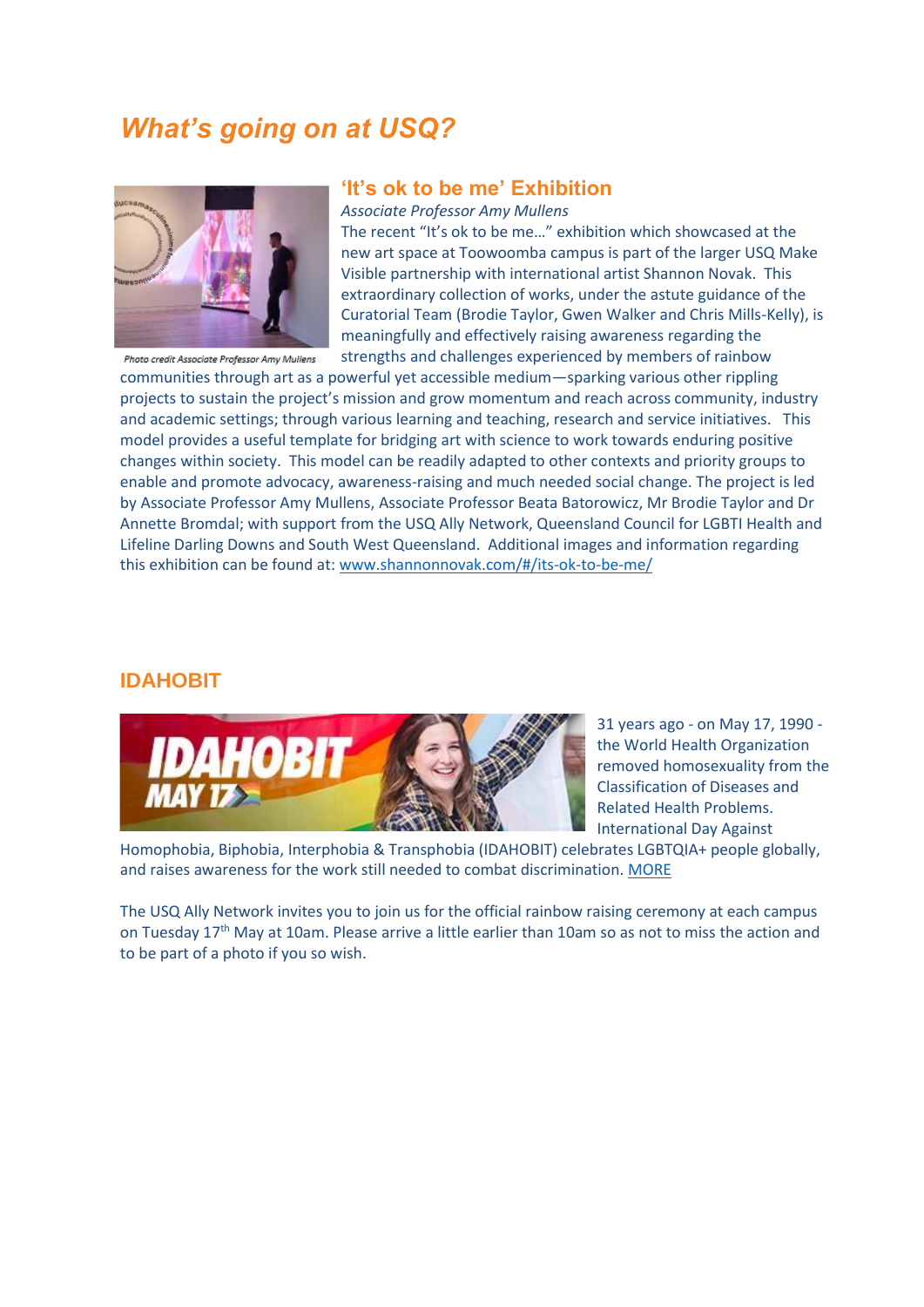### **Ally Network Natter**

USQ Ally Network Natters are intended to be a safe and inclusive space for discussion and relaxation for members of the LGBTIQ community and their supporters within USQ. Details of the next Natter:



#### **Guest Speaker: Dr Leigh Dale**

Wednesday 18th May 12pm-1pm

Dr Leigh Dale (left) has lived near Ipswich for the last seven years, having first moved to the area in 2001. She has a long-time academic and personal interest in gender, sexuality and difference, especially as they are part of working and studying in universities, and living in rural communities.

She describes her talk this way: *When reading a recent Australian book, I came across something that set me back on my heels. The subject of the biography, a member of the LGBTIQ+ community, declared her hatred of the word 'queer'. This set me* 

*thinking: what are gender and gender difference? Do they lie in bodies or minds? In how we see ourselves or how others see us? Are they given at birth, or do they grow and change? And what happens when different beliefs about gender and sexuality - that they are given by God or are expressions of our true self or are given by nature or are shaped by culture – collide, especially among those who are thought to be part of the 'same' community?* Join us online at 12pm. [Register](https://accesshub.usq.edu.au/students/events/Detail/1325286)

#### **Become an Ally**

While our sessions for the year are filling up fast, there are still openings later in the year, and you can also go on a waiting list. For session details and to register: [Access \(usq.edu.au\)](https://accesshub.usq.edu.au/students/events/Type/35/ally-training)

#### **LGBTIQ+ Graduating Students**



The USQ Ally Network would like to acknowledge the achievements of our graduating LGBTIQ+ students by offering a Lavender pin as a memento.

The Lavender Pin originated as a tradition in North America, where Lavender Graduation Ceremonies are celebrated across many universities. The colour lavender has a significance in LGBTIQ+ history and is today used as a symbol of pride.

To claim a pin, please email[: Ally@usq.edu.au](mailto:Ally@usq.edu.au) from your umail account with the following details:

• Your name and student ID

• The congratulations email from the VC regarding your graduation (a screen shot or you can forward the email)

• If you would like to collect the pin from the Student Success and Wellbeing office, and which campus: Toowoomba, Ipswich, or Springfield

• If you cannot collect, a mailing address we can send your pin to. This will be in a USQ envelope but not identified on the outside as from the Ally Network.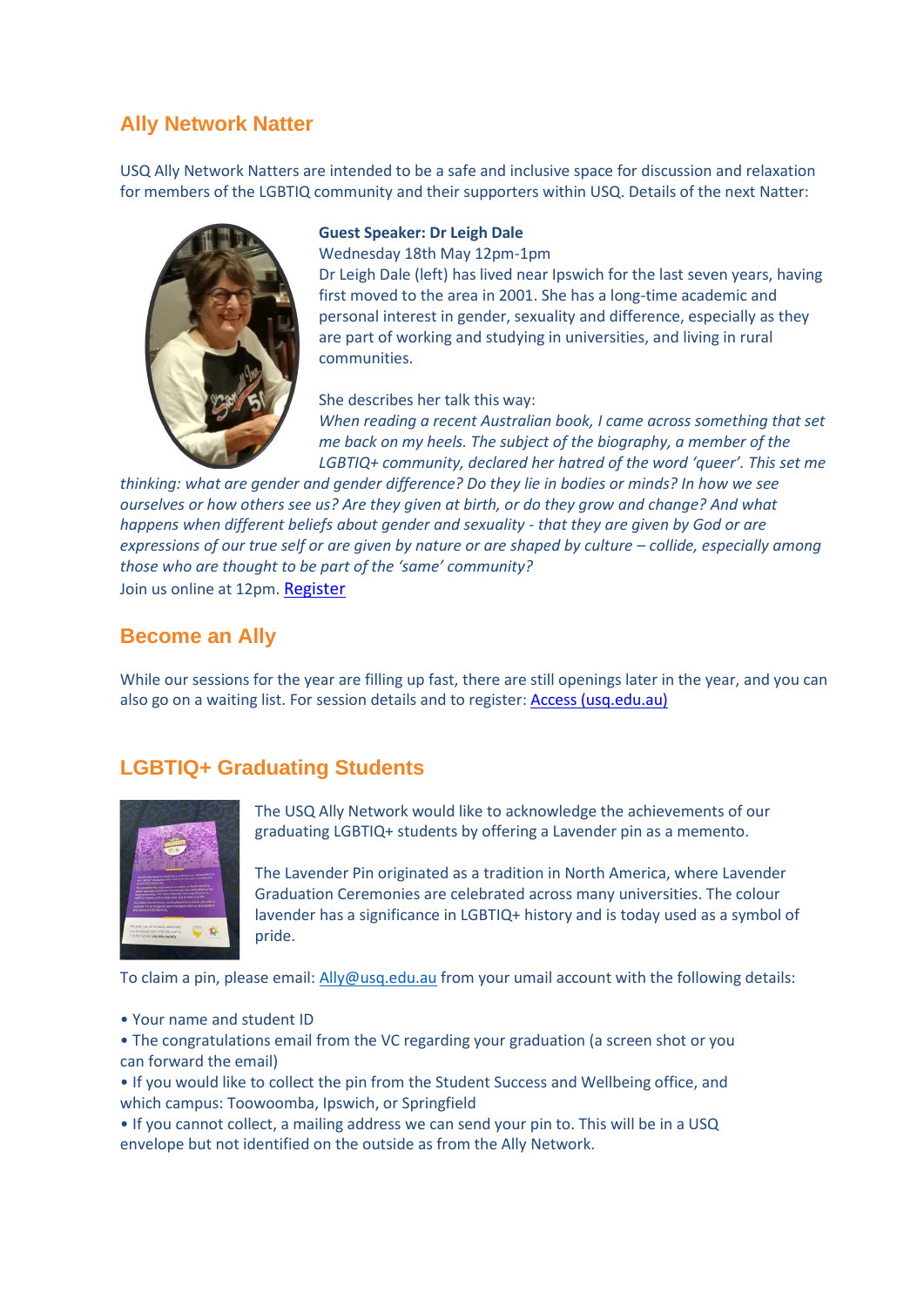### **SafeZone App**

Safety is important for all of us. SafeZone is a free app that connects you directly with the University's Campus Security team or Emergency Services. SafeZone is available free for all staff and students. This is a safety app for your phone which allows you to request assistance from USQ Campus Security easily and discreetly. Download it, and log in with your uni email address! [MORE](https://www.usq.edu.au/facilities-management/security-and-emergency/safezone)



### *What's going on outside of USQ? News*







### **PFLAG launches new coming out video and resources for all Qld schools**

A Sydney council will make Coogee Beach's giant rainbow walkway permanent but some councillors want community consultation because the installation "is a political statement". [MORE](https://qnews.com.au/sydneys-big-beach-rainbow-is-officially-being-made-permanent/) *QNews*

### **Anthony Albanese asked by LGBT advocates to come clean on religious discrimination bill**

Labor had called the Morrison's bill to protect people of faith "flawed" and had said that an Albanese government would introduce one that is better. [MORE](https://www.starobserver.com.au/news/anthony-albanese-asked-by-lgbt-advocates-to-come-clean-on-religious-discrimination-bill/212100) *Star Observer*

### **Conversion therapy ban: Over 100 groups quit government LGBT conference**

More than 100 organisations have pulled out of the UK's first ever global LGBT+ conference over the government's stance on conversion therapy. [MORE](https://www.bbc.com/news/uk-60988210) *BBC News*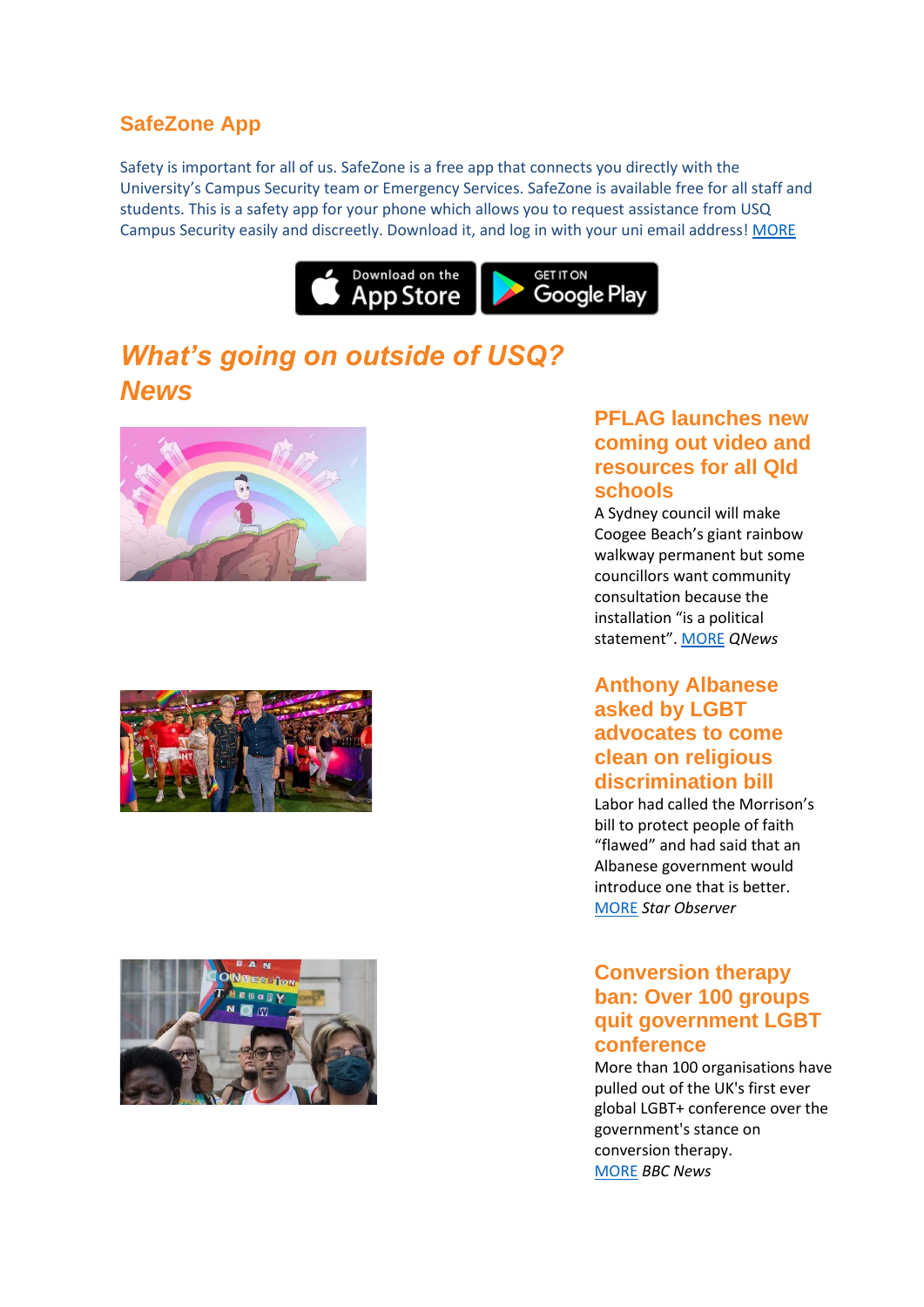

### *Entertainment*



### *Events*



### *Sport*



### **NSW Liberal candidate described campaign supporting LGBT youth as 'grooming tactic' used by 'gender extremists'**

On a now -deleted website, Katherine Deves criticised NSW police for endorsing Wear it Purple Day and makes a series of inflammatory posts about trans people . [MORE](https://www.theguardian.com/australia-news/2022/apr/14/nsw-liberal-candidate-described-campaign-supporting-lgbt-youth-as-grooming-tactic-used-by-gender-extremists) *The Guardian*

### **Doctor Who fans cheer as Doctor confesses love for her companion**

Doctor Who has delighted fans by finally confirming a queer romance between the Doctor and her companion Yaz in new special Legend of the Sea Devils. [MORE](https://qnews.com.au/doctor-who-fans-cheer-as-doctor-confesses-love-for-her-companion/) *QNews*

### **Queering Kyogle at the 2022 Kyogle Writers Festival**

The northern NSW town of Kyogle will play host to the 2022 Kyogle Writers Festival this May with some fabulous queer authors. [MORE](https://qnews.com.au/queering-kyogle-at-the-2022-kyogle-writers-festival/) *QNews*

### **Marcelo Montoya banned for four games following homophobic slur**

Warriors player Marcelo Montoya has been banned from four games after yelling a homophobic slur at Cowboys player Kyle Feldt, during a National Rugby League (NRL) game on April 8. [MORE](https://www.starobserver.com.au/news/marcelo-montoya-banned-for-four-games-following-homophobic-slur/212014) *Star Observer*